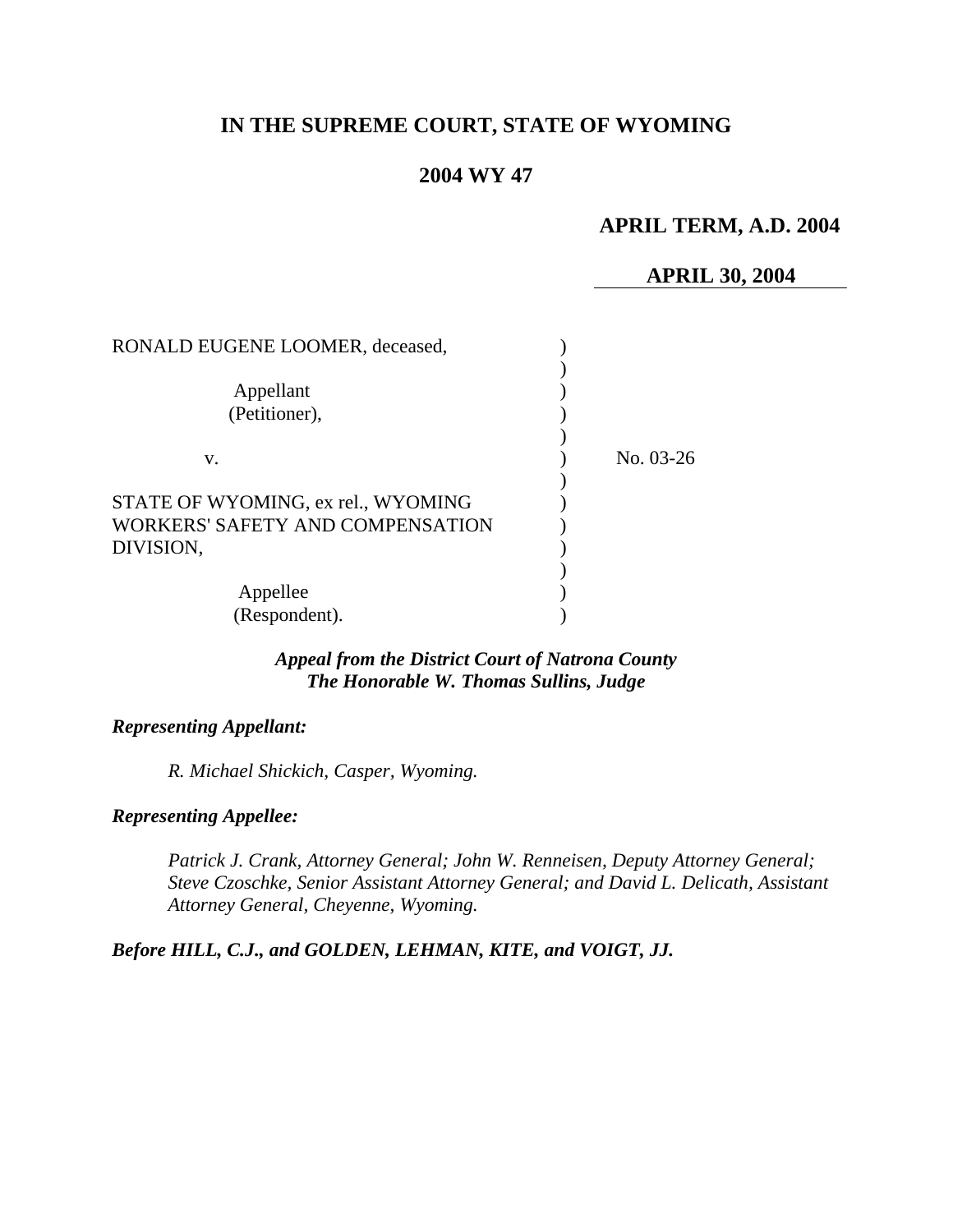## **VOIGT, Justice.**

[¶1] Ronald Eugene Loomer drove a truck to Colorado to make a delivery for his employer, TRC Rod Services of the Rockies, Inc. (TRC). While there, he had a heart attack and died. His widow, Sandra Loomer, filed a request for benefits with the Wyoming Workers' Safety and Compensation Division (the Division). After the Division denied benefits, Mrs. Loomer requested a hearing before the Medical Commission (the Commission). The Commission found that although Loomer was initially employed as a pipe inspector, on the day he died he was working as a truck driver. The Commission concluded that Mrs. Loomer had not satisfied the burden of proof set forth in Wyo. Stat. Ann. § 27-14-603(b)(ii) (LexisNexis 2003), requiring that she establish, by a preponderance of evidence, that on the day her husband died he was subject to employment stress "clearly unusual to or abnormal for employees in that particular employment . . .." Mrs. Loomer appealed the Commission's decision to the district court. The district court affirmed. We will also affirm.

### *ISSUES*

[¶2] Three issues are raised in this appeal:

1. What is the "particular employment," for purposes of Wyo. Stat. Ann. § 27-14-  $603(b)(ii)$ , of an employee who is hired as a pipe inspector, but who dies of a heart attack while working as a truck driver?

2. Was the Commission's determination that Mr. Loomer's employment stress on the day he died was not clearly abnormal to or unusual for employees in that particular employment supported by substantial evidence?

3. Did the burden of proof shift to the Division after Mrs. Loomer presented her evidence to the Commission?

### **FACTS**

[¶3] In late January or early February of 2001, Mr. Loomer began working for TRC. TRC inspects and delivers pipes and "sucker rods" to oil wells. Mrs. Loomer testified that her husband was hired by TRC as a rod inspector, and indicated that he had been in the "pipe business" for at least twenty-five years.

[¶4] TRC's usual truck driver, Jim Dudley, lost his commercial driver's license and could no longer drive the truck used to deliver the rods. Aware that Mr. Loomer had recently obtained a commercial driver's license, TRC asked him to drive the truck and deliver rods to a client in Colorado. Mr. Loomer agreed to make the delivery. Mrs. Loomer testified that before her husband left, he told her that Dudley would accompany him to help unload the rods. For some reason, Dudley did not accompany him, and Mr. Loomer made the trip to Colorado alone.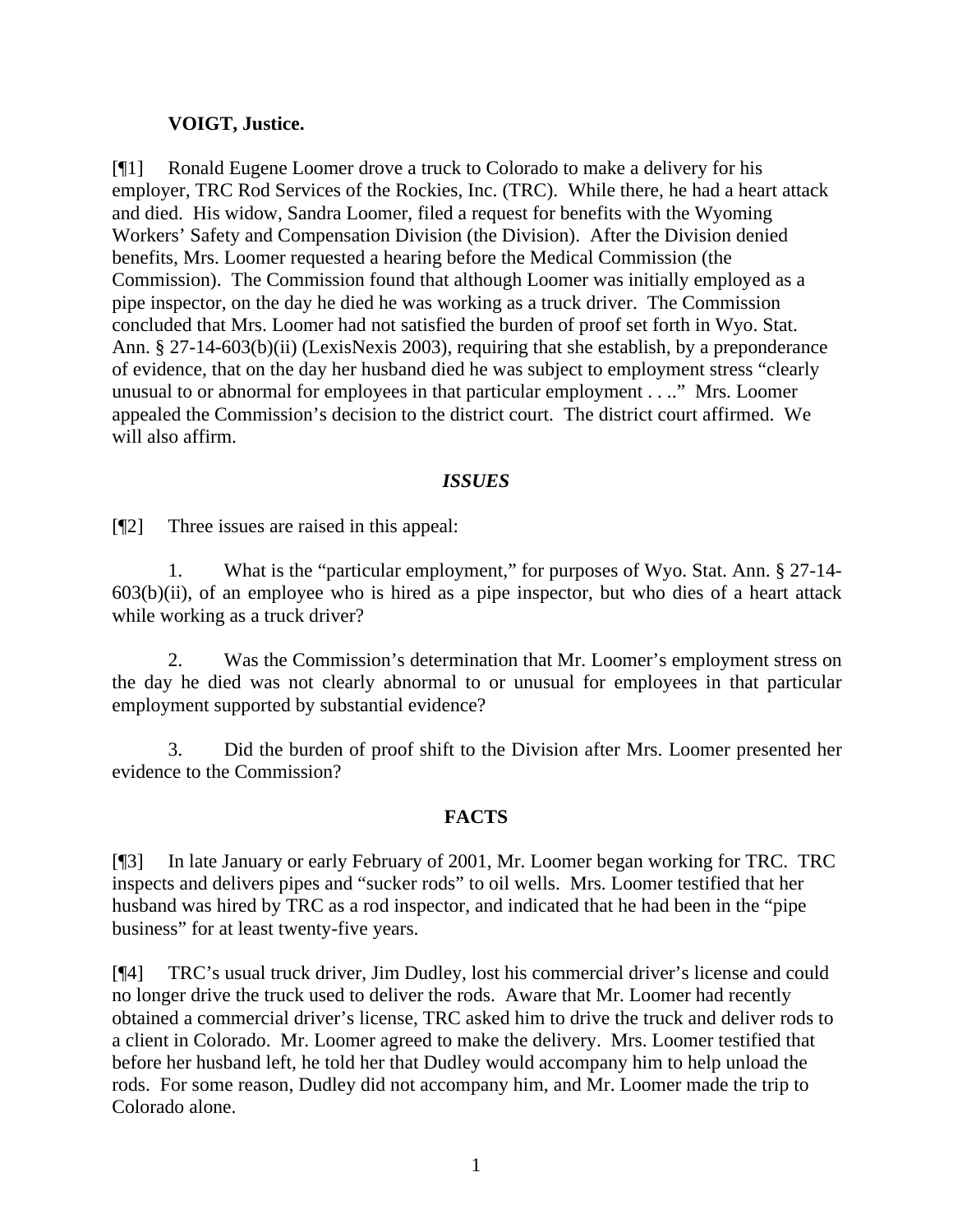[¶5] Upon arriving in Colorado, Mr. Loomer met Chad Baldwin, an employee of the company that was to receive the rods. Baldwin led Mr. Loomer to the delivery site. Although Baldwin was the only person with firsthand knowledge of what happened at the site that day, he was never deposed or called as a witness to testify. Karen Stricklett, a vocational assessment expert hired by Mrs. Loomer, spoke with Baldwin about the events of that day. Stricklett's report provides an account of her conversation with Baldwin:

> When they arrived at the site, Mr. Loomer expressed concern about the fact that there was no one available to assist him with unloading the rods. Mr. Baldwin stated that he offered to help Mr. Loomer, although he had never been involved in this type of activity before. Mr. Baldwin stated that there was no equipment available at the site to assist with unloading. Mr. Loomer proceeded to reconfigure the truck in order to prepare the winch to be used to hoist the bundles of rod onto the ground. According to Mr. Baldwin, the process of disassembling and reconfiguring the truck appeared to involve a significant amount of physical exertion, such as lifting large pieces of pipe from the trailer bed. Shortly after this activity, Mr. Loomer collapsed.

Baldwin gave a similar account to Pam Whitlock, Mrs. Loomer's daughter, when Whitlock called him shortly after Mr. Loomer's death. Whitlock wrote a letter that was submitted to the Commission, in which she described her conversation with Baldwin:

> [H]e explained he was under the impression he was only sent to show [Loomer] where the well was, that he was only a pumper . . .. When they got to the well there wasn't anyone to help unload. [Loomer] knew he needed a[n] empty truck to load for his next trip which he was leaving for the next day to Montana – [Loomer] said I guess we'll have to unload them or let's get started – [Baldwin] explained how [Loomer] said they should wench [sic] the truck up so it might be easier. He told me [Loomer] started complaining he wasn't feeling well and was going to go back to the truck to take some gas pills – [Baldwin] said he offered to take [Loomer] into town – but [Loomer] said no – [Baldwin] knew he just wanted to finish the job so he could get home – he said that was how he would of [sic] felt. They continued to work, I believe it was over an hour and he said on the last load [Loomer] didn't lower the rods he looked up and he was slunched [sic] over.

*[¶6] An ambulance was called and paramedics unsuccessfully attempted to resuscitate Mr. Loomer. The day after Mr. Loomer's death, Dr. Michael J. Dobersen, M.D., Ph.D., a*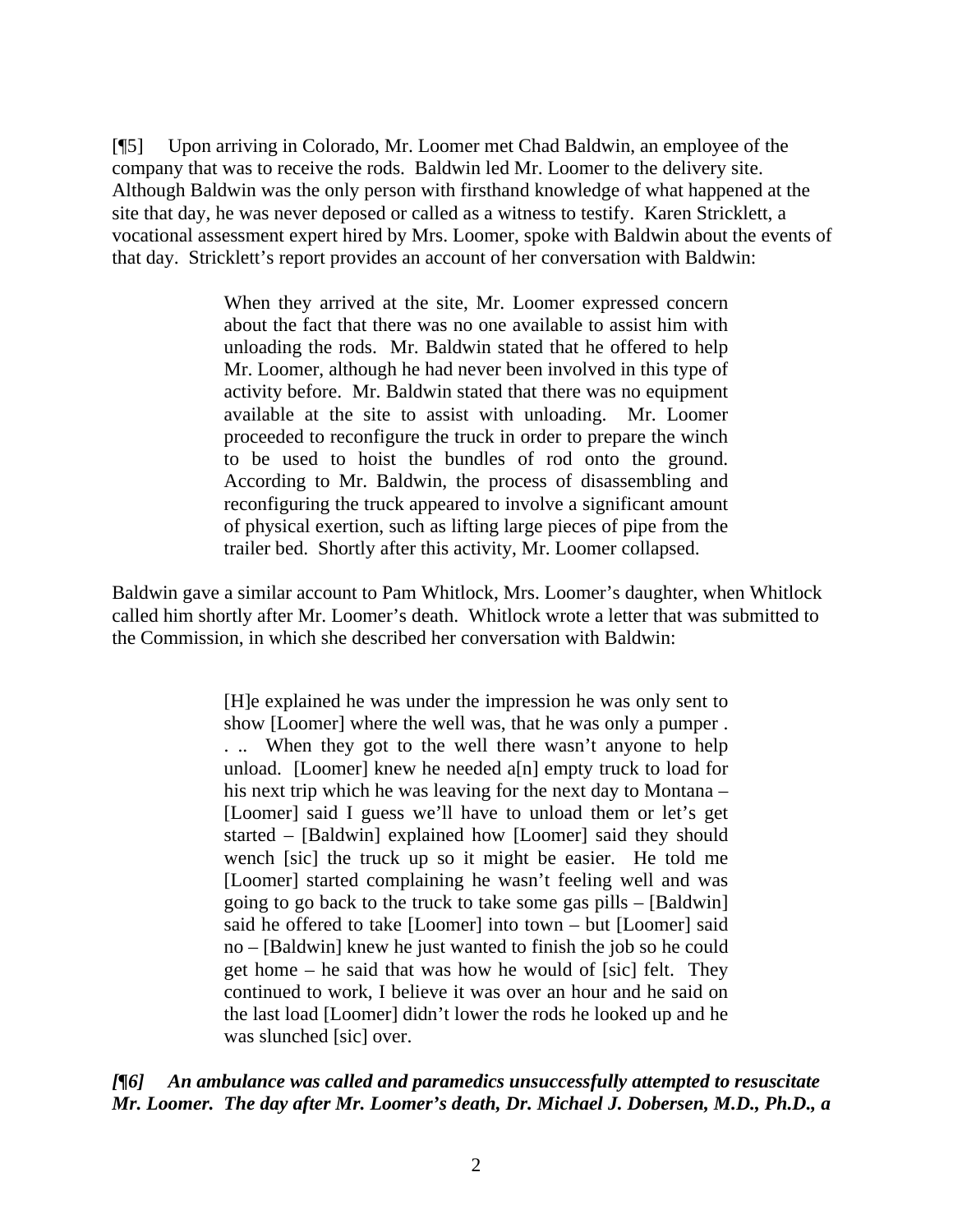*forensic pathologist with the Arapahoe County Coroner's Office, performed an autopsy and provided the following opinion regarding the cause of death:* 

> *This 53-year-old man was witnessed to collapse after complaints of not feeling well. He was pronounced dead a short time later at the scene despite resuscitative measures. His death is attributed to severe two-vessel coronary artery atherosclerosis due to arteriosclerotic cardiovascular disease. Toxicologic analyses of body fluids obtained at the time of autopsy were negative. In view of the scene and circumstances surrounding the death and autopsy findings, the manner of death is classified as natural.*

[¶7] Shortly after her husband's death, Mrs. Loomer filed a request for death benefits with the Division. TRC submitted a letter acknowledging that Mr. Loomer died while performing his job, but maintaining that his heart attack was not the result of any unusual stress or activity. The letter stated that driving the truck and unloading rods was "a normal task that he had done many times in the past." The Division, citing Wyo. Stat. Ann. § 27-14-603(b), concluded "[n]o [c]ausative exertion clearly unusual or abnormal for employees in this particular employment has been documented," and denied benefits.

[¶8] Mrs. Loomer objected to the Division's determination and requested a hearing before theCommission. Mrs. Loomer and the Division each submitted disclosure statements,<sup>1</sup> and a hearing was held. After opening statements by both attorneys, Mrs. Loomer testified first. She explained that her husband was hired by TRC as a pipe inspector, but that on the day he died he was working as a truck driver. She testified that prior to this instance, her husband had never driven the delivery truck for TRC. She also stated that Dudley was supposed to accompany Mr. Loomer to Colorado and help him unload the rods, but did not go.

[¶9] After Mrs. Loomer testified, Dr. Dobersen was called. Dr. Dobersen explained his autopsy revealed that severe coronary artery disease caused Mr. Loomer to have an acute heart attack. He then testified that the heart attack was "brought upon by the exertion of his carrying out the job that he was involved in."

[¶10] The final witness was Karen Stricklett, a vocational rehabilitation specialist hired by Mrs. Loomer to "assess Mr. Loomer's job and determine whether what he was doing on the day that he died was usual and customary for that particular position." Stricklett had researched the Internet and conducted a labor market survey to find job descriptions for a pipe inspector and truck driver, and to determine the normal and usual level of exertion for

<span id="page-3-0"></span>l <sup>1</sup> Both disclosure statements provided a list of anticipated witnesses and exhibits. Mrs. Loomer's statement listed eight exhibits and named Mrs. Loomer, Pam Whitlock, Dr. Dobersen, and Karen Stricklett as potential witnesses. The Division listed six exhibits and named Mrs. Loomer as a potential witness and "[s]uch rebuttal witnesses as appropriate to rebut evidence . . .." The Commission received the disclosure statements and admitted all exhibits into evidence.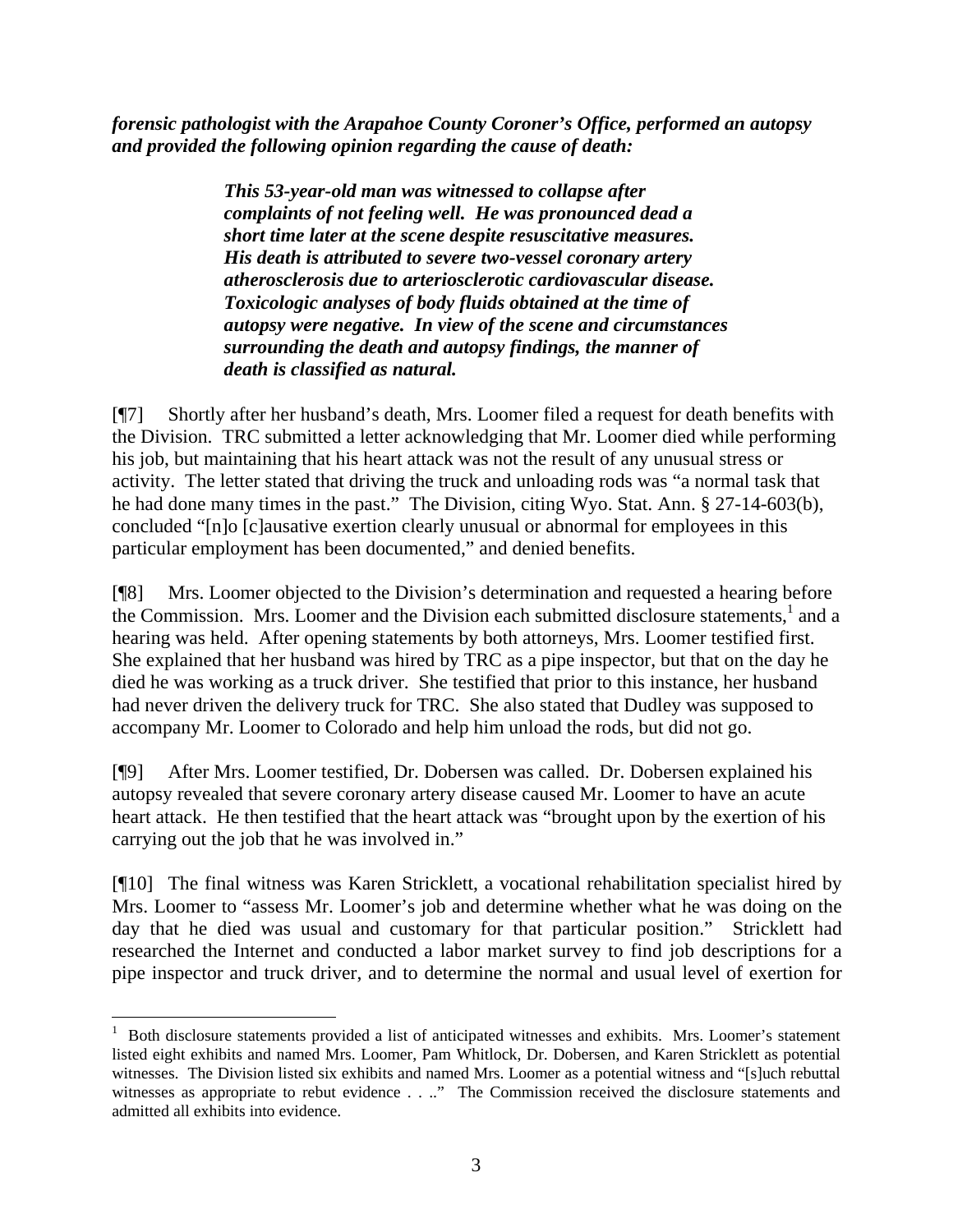both occupations. Stricklett explained that, as defined in the Dictionary of Occupational Titles, Fourth Edition, pipe inspector is classified as "light work," and truck driver is classified as "medium work . . .." She then testified that, in her opinion, Mr. Loomer's exertion on the day he died was abnormal and unusual because he was hired as a pipe inspector–a light work occupation, but was working as a truck driver–a medium work occupation.

[¶11] Stricklett also testified that her research revealed the industry standard for unloading rods from trucks is to use "equipment and normally a forklift." She then opined that Mr. Loomer's employment stress was abnormal and unusual even for a truck driver because he did not use a forklift to unload the rods. However, upon further questioning, she acknowledged that a winch truck, like the one Mr. Loomer was using, could be used rather than a forklift:

> Q Okay, I guess I am still confused. You're saying that even if they have a winch truck, they take a second truck and they drive a forklift out to that site?

A Oh, I understand your question. I'm sorry, I misunderstood. When I talked with the employers, none of them used a winch truck. They all used a forklift. And the first that I heard of a winch truck was with this particular employer. So the employers that I spoke with did not use winch trucks, they used forklifts. So I can't really say whether both pieces of equipment would commonly be used. My understanding is probably not, based upon the people that I did talk with. So apparently it's one or the other, I suppose.

And I guess – so you're not intimately familiar with the piece of equipment they were using that day on the site; is that correct?

A That's correct.

*She concluded, "the physical activities that Mr. Loomer was performing on that day were inconsistent with [her] understanding of the typical physical demands of that particular position."* 

*[¶12] After Stricklett's testimony, Mrs. Loomer closed and the Division rested without presenting further evidence or calling any witnesses.[2](#page-4-0) Both attorneys offered closing statements and the Commission took the matter under advisement.* 

<span id="page-4-0"></span> $2$  The six exhibits listed in the Division's disclosure statement had already been admitted into evidence.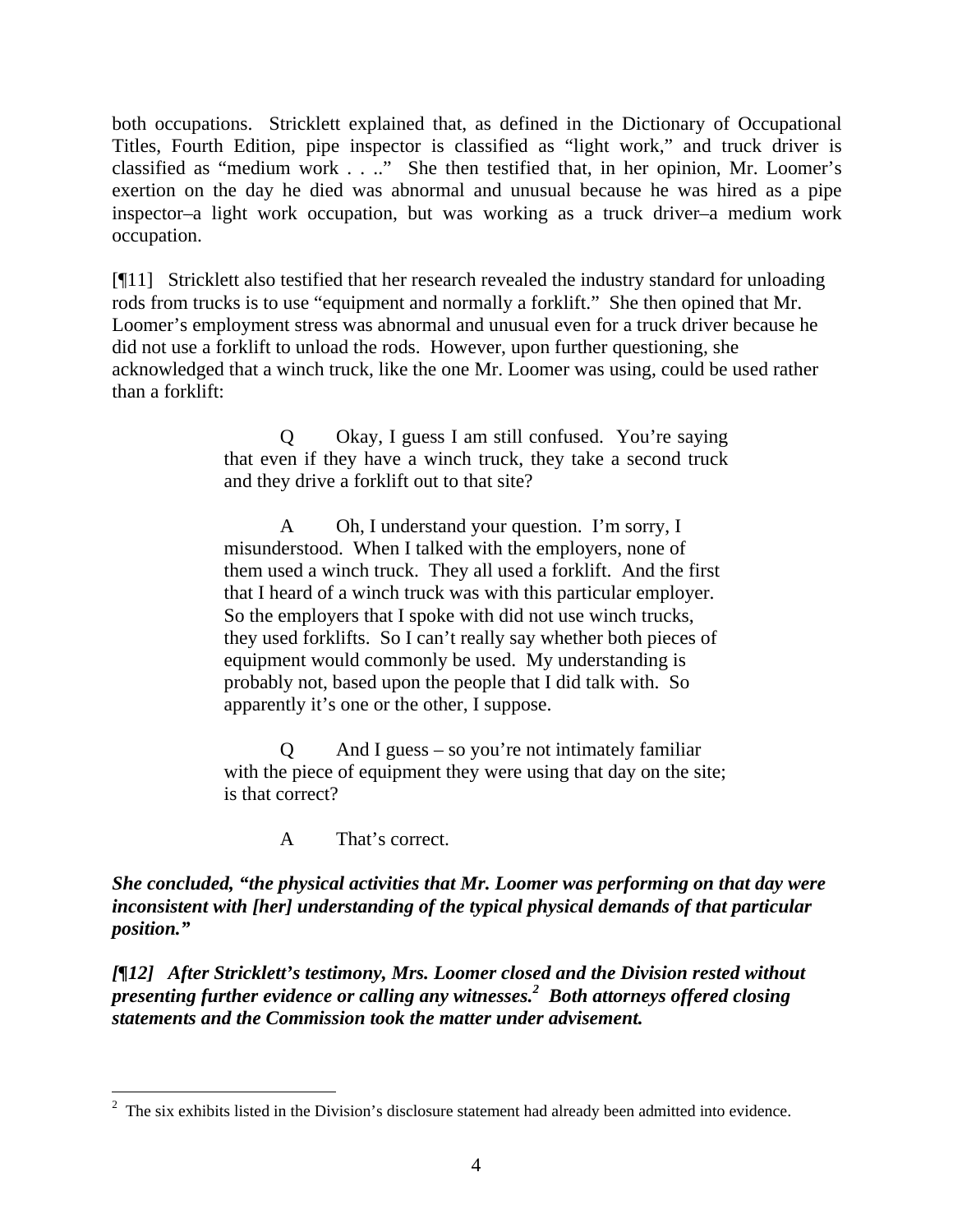[¶13] On April 12, 2002, the Commission issued its Findings of Fact, Conclusions of Law and Order of Medical Commission Hearing Panel. The Commission denied benefits. Citing *Pederson v. State ex rel. Wyoming Workers' Compensation Div., 939 P.2d 740, 742 (Wyo.* 1997), the Commission noted that a claimant requesting benefits has the burden of proving all essential elements of the claim by a preponderance of the evidence. The Commission specifically found that "Stricklett's testimony was not credible regarding the exertional work stresses that were utilized by Mr. Loomer on the date of his death. Too many questions remain unanswered about the level of work and the anticipated exertional stress that would have been engaged in by Mr. Loomer." It then concluded, the claimant "has not met her burden of proof in establishing that Mr. Loomer was engaging in tasks at a level that is 'clearly unusual to or abnormal for employees in that particular employment.'"

[¶14] On June 7, 2002, Mrs. Loomer filed a petition for review in the district court. The district court affirmed the Commission's decision. This appeal followed.

#### **STANDARD OF REVIEW**

[¶15] W.R.A.P. 12.09(a) limits our review of administrative decisions to a determination of those matters specified in Wyo. Stat. Ann. § 16-[3](#page-5-0)-114(c) (LexisNexis 2003).<sup>3</sup> State ex rel.

To the extent necessary to make a decision and when presented, the reviewing court shall decide all relevant questions of law, interpret constitutional and statutory provisions, and determine the meaning or applicability of the terms of an agency action. In making the following determinations, the court shall review the whole record or those parts of it cited by a party and due account shall be taken of the rule of prejudicial error. The reviewing court shall:

> (i) Compel agency action unlawfully withheld or unreasonably delayed; and

(ii) Hold unlawful and set aside agency action, findings and conclusions found to be:

> (A) Arbitrary, capricious, an abuse of discretion or otherwise not in accordance with law;

(B) Contrary to constitutional right, power, privilege or immunity;

(C) In excess of statutory jurisdiction, authority or limitations or lacking statutory right;

(D) Without observance of procedure required by law; or

<span id="page-5-0"></span> $\frac{3}{3}$  Wyo. Stat. Ann. § 16-3-114(c) provides as follows: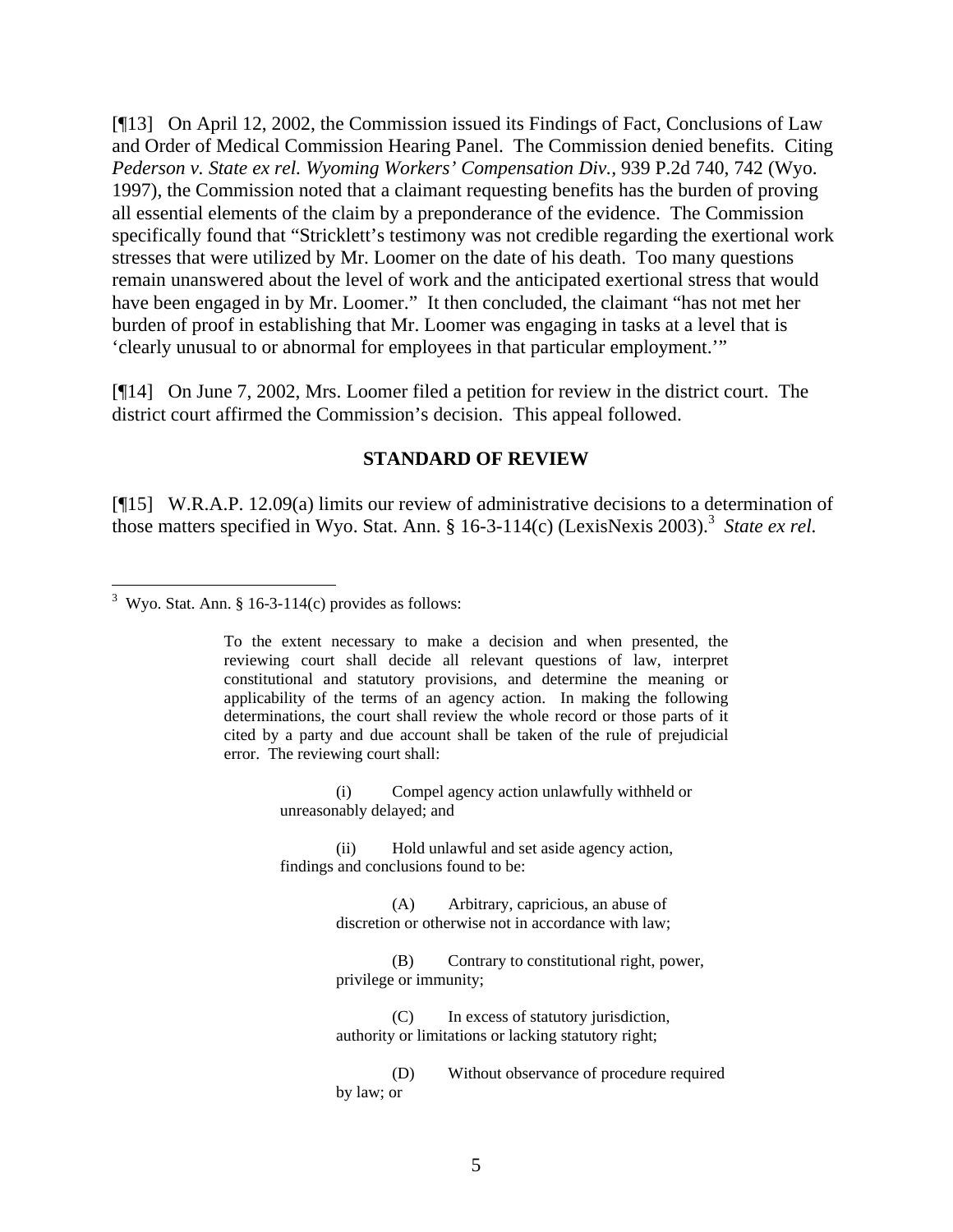*Wyoming Workers' Compensation Div. v. Brewbaker,* 972 P.2d 962, 963-64 (Wyo. 1999). In *Hoff v. State ex rel. Wyoming Workers' Safety and Compensation Div., 2002 WY 129,*  $\P$ *<sup>* $\uparrow$ *</sup>5-*8, 53 P.3d 107, 109-10 (Wyo. 2002), we reiterated the proper application of the substantial evidence and arbitrary and capricious standards of review:

> Our standard of review when reviewing administrative agency action was recently clarified in the case of *Newman v. State ex rel. Workers' Safety and Compensation Div.*, 2002 WY 91, 49 P.3d 163 (Wyo.2002). . . .

> In appeals where both parties submit evidence at the administrative hearing, *Newman* mandates that appellate review be limited to application of the substantial evidence test. *Newman*, 2002 WY 91, ¶ 22, 49 P.3d 163. This is true regardless of which party appeals from the agency decision. In addition, this court is required to review the entire record in making its ultimate determination on appeal. *Newman*, at ¶ 19 and ¶¶ 24-26.

The substantial evidence test to be applied is as follows:

> "In reviewing findings of fact, we examine the entire record to determine whether there is substantial evidence to support an agency's findings. If the agency's decision is supported by substantial evidence, we cannot properly substitute our judgment for that of the agency and must uphold the findings on appeal. Substantial evidence is relevant evidence which a reasonable mind might accept in support of the agency's conclusions. It is more than a scintilla of evidence."

*Newman*, at ¶ 12 (*quoting State ex rel. Workers' Safety and Compensation Div. v. Jensen*, 2001 WY 51, ¶ 10, 24 P.3d 1133, ¶ 10 (Wyo.2001)).

Even when the factual findings are found to be sufficient under the substantial evidence test, *Newman* further

 $\overline{a}$ 

<sup>(</sup>E) Unsupported by substantial evidence in a case reviewed on the record of an agency hearing provided by statute.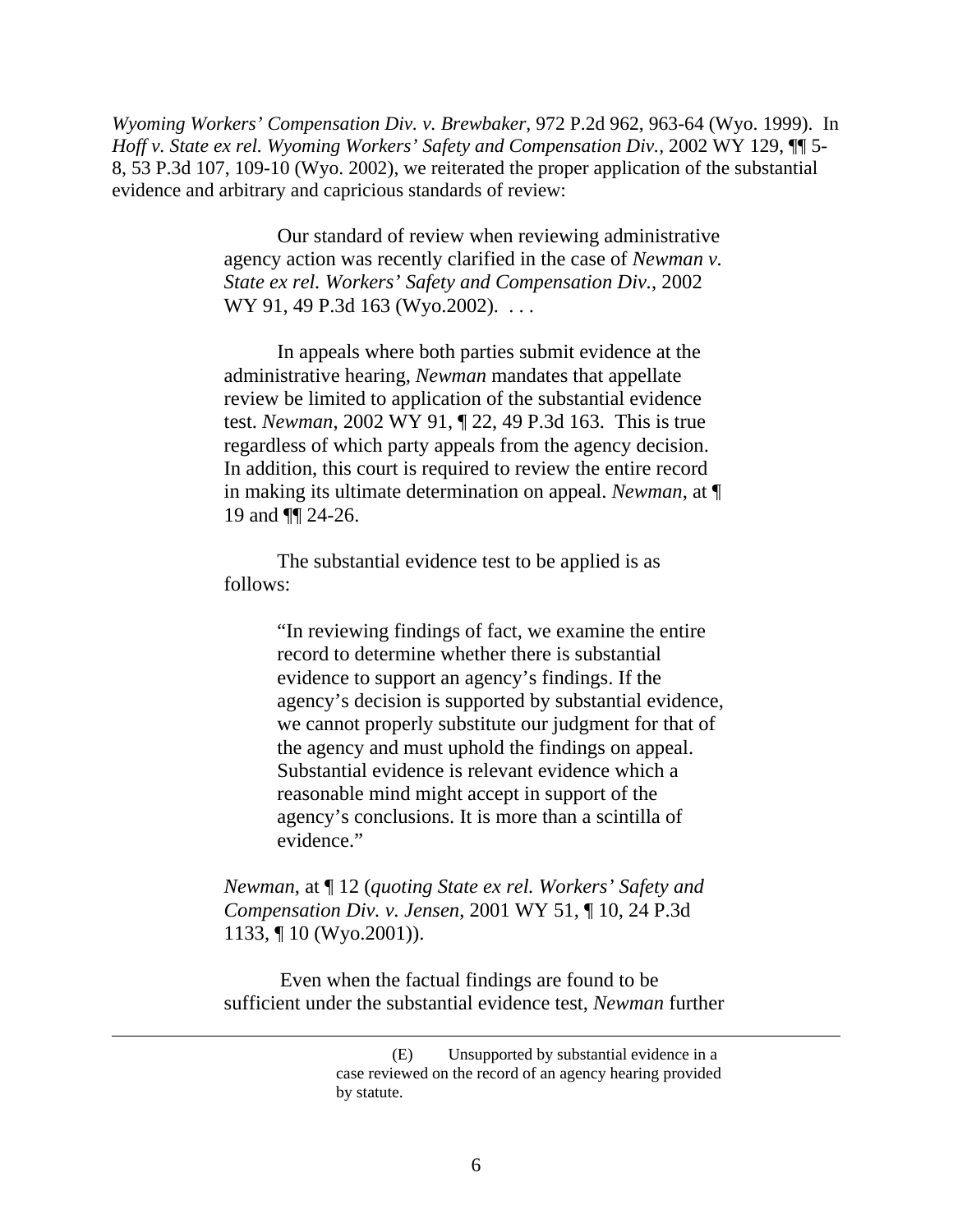concludes this court may be required to apply the arbitraryand-capricious standard as a "safety net" to catch other agency action which prejudiced a party's substantial right to the administrative proceeding or which might be contrary to the other WAPA review standards.

Because Mrs. Loomer and the Division both presented evidence, in the form of witnesses or exhibits, we will review the Commission's decision under the substantial evidence standard. Although the district court upheld the Commission's determination, we afford no deference to conclusions reached by the district court, but review the case as if it had come directly from the agency. *Brewbaker,* 972 P.2d at 964.

#### **DISCUSSION**

[¶16] Wyo. Stat. Ann. § 27-14-603(b) provides that worker's compensation benefits for employment-related coronary conditions are only available where the claimant establishes by competent medical authority that:

> (i) There is a direct causal connection between the condition under which the work was performed and the cardiac condition; and

> (ii) The causative exertion occurs during the actual period of employment stress clearly unusual to or abnormal for employees in that particular employment, irrespective of whether the employment stress is unusual to or abnormal for the individual employee; and

> (iii) The acute symptoms of the cardiac condition are clearly manifested not later than four (4) hours after the alleged causative exertion.

[¶17] Originally enacted in 1969, Wyo. Stat. Ann. § 27-14-603(b) adopted the "unusualexertion" rule. *Mor, Inc. v. Haverlock*, 566 P.2d 219, 221-22 (Wyo. 1977); s*ee also,* Patrick J. Crank and Kenneth R. Buck, Comment, *The Compensability of Cardiac Conditions Under Wyoming Worker's Compensation: Health Insurance or Worker's Compensation?, XX Land* & Water L. Rev. 607, 614 (1985). For a claimant to qualify for worker's compensation benefits under this rule, he or she must demonstrate that the work-related coronary condition resulted from an unusual exertion. *Id.* at 613. Two methods have been used to ascertain when an employee's specific exertion is unusual: a subjective and an objective test. *Id.* at 614. The subjective test determines whether a specific exertion is unusual by comparing the employee's exertion at the time of the heart attack to the level of exertion to which *that particular employee* is accustomed. *Mor, Inc.*, 566 P.2d at 222. The objective test, on the other hand, compares the employee's specific exertion to the usual exertion of *other*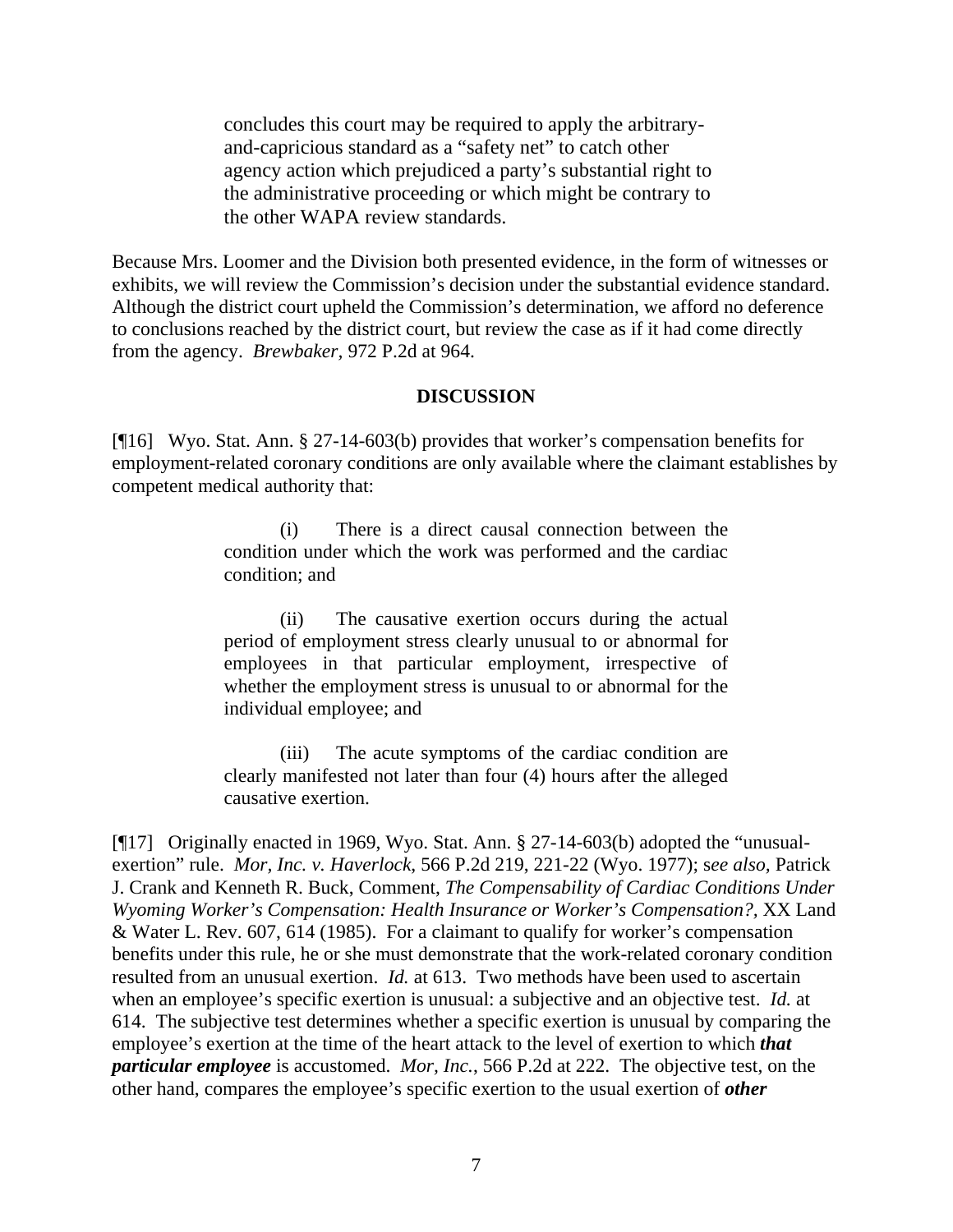*employees engaged in the same or similar activity*. *Matter of Desotell*, 767 P.2d 998, 1001 (Wyo. 1989).

[¶18] In the original version of Wyo. Stat. Ann. § 27-14-603(b), the legislature used language consistent with the subjective test:

> No benefits for cardiac conditions, except those directly and solely caused by a traumatic accident, shall be compensable unless the employee establishes by competent medical authority that there is a direct causal connection between the condition under which the work was performed and the cardiac condition, and then only if the causative exertion occurs during the actual period of employment stress clearly unusual to, or abnormal for, *the individual employee* in that particular employment . . ..

Wyo. Sess. Laws ch. 200, § 15 (1969) (emphasis added). In *Mor, Inc.,* the first case to interpret the 1969 statute, we adopted the subjective test, holding that the exertion "must only be unusual *to the employee –* it need not necessarily be unusual to others engaged in the same employment." *Mor, Inc.*, 566 P.2d at 222 (emphasis in original). Then, in 1977, the legislature amended Wyo. Stat. Ann. § 27-14-603(b) to read, in pertinent part: "the causative exertion occurs during the actual period of employment stress clearly unusual to, or abnormal for, *employees in that particular employment* . . .." Wyo. Sess. Laws ch. 142, § 1 at 467 (1977) (emphasis added). In *Claim of McCarley,* 590 P.2d 1333, 1335 (Wyo. 1979), we recognized that the amended statute set forth an objective test. Nonetheless, a number of post-*McCarley* decisions continued to use the subjective test from the previous version of the statute. *See Creek v. Town of Hulett,* 657 P.2d 353, 356 (Wyo. 1983)*; Yost v. Wyoming State Treasurer ex rel. Wyoming Worker's Compensation Div.,* 654 P.2d 137, 140 (Wyo. 1982); *Wyoming State Treasurer ex rel. Wyoming Worker's Compensation Div. v. Schwilke on Behalf of Schwilke,* 649 P.2d 218, 221-22 (Wyo. 1982); and *Jim's Water Service v. Eayrs,*  590 P.2d 1346, 1349 (Wyo. 1979). In 1989, we expressly adopted the objective test and noted the prior misapplication of the subjective test stating, "[t]his court erred in *Schwilke*  and *Yost* by misreading the clear 1977 legislative mandate requiring claimants to prove 'an actual period of employment stress' based on an objective standard and by applying the superseded subjective test . . .." *Matter of Desotell,* 767 P.2d at 1002.

[ $\llbracket \cdot \rrbracket$ 19] Wyo. Stat. Ann. § 27-14-603(b)(ii) again was amended in 1986 to read: "The causative exertion occurs during the actual period of employment stress clearly unusual to or abnormal for employees in that particular employment, *irrespective of whether the employment stress is unusual to or abnormal for the individual employee*[.]" Wyo. Sess. Laws, sp. sess. ch. 3, § 3 at 37 (1986) (emphasis added). The new language emphasized above clearly indicates the legislature's intent to adopt the objective test, and since the 1986 amendment, we have consistently used the objective test when applying Wyo. Stat. Ann § 27-14-603(b). *See Bruns v. TW*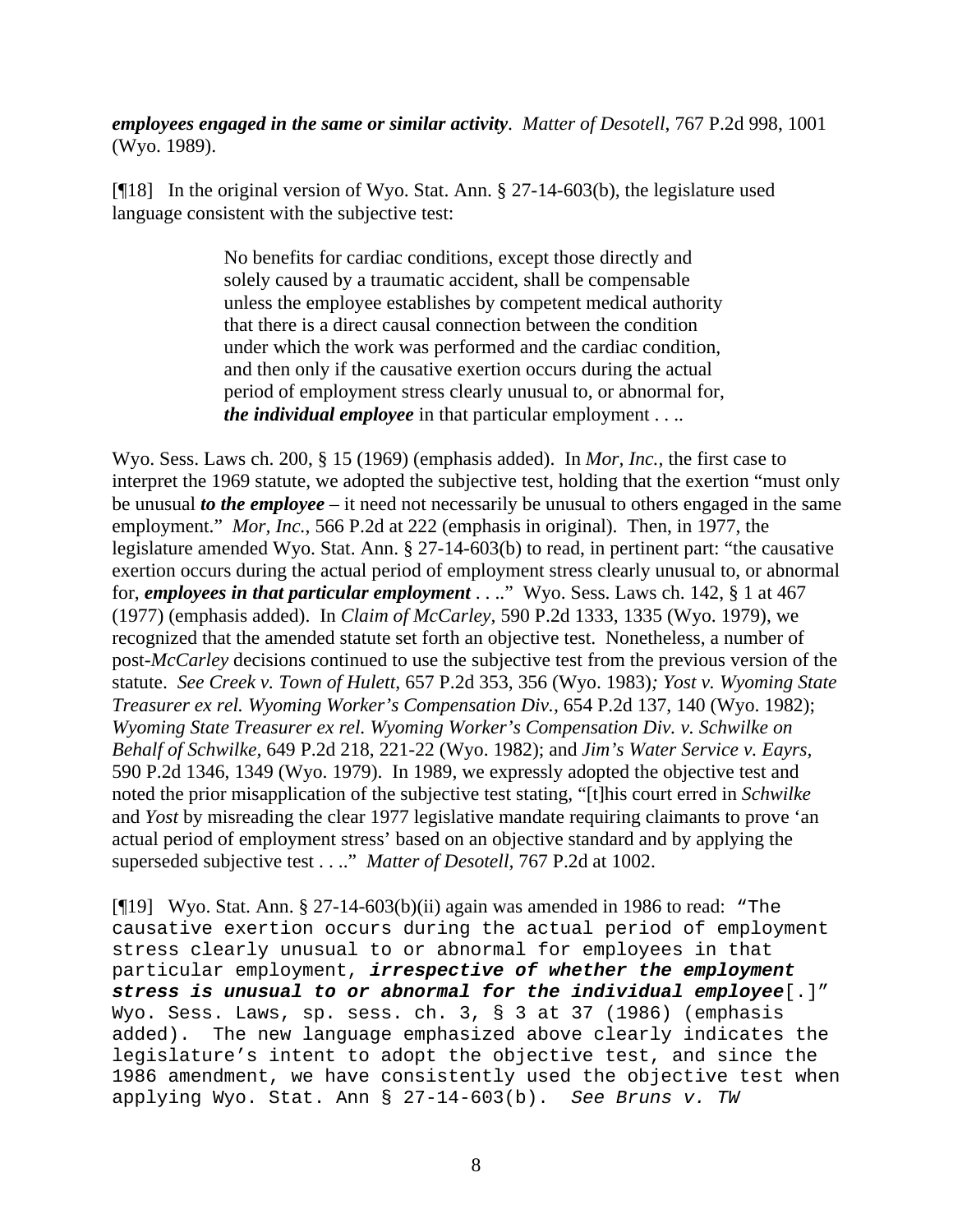*Services, Inc.,* 2001 WY 127, ¶ 25, 36 P.3d 608, 616 (Wyo. 2001); *Sheth v. State ex rel. Wyoming Workers' Compensation Div.,* 11 P.3d 375, 379-80 (Wyo. 2000); *Brewbaker,* 972 P.2d at 964; and *State ex rel. Wyoming Workers' Compensation Div. v. Harris,* 931 P.2d 255, 258-59 (Wyo. 1997).

[¶20] The Commission determined that Mrs. Loomer had not met her burden of proving the elements of Wyo. Stat. Ann § 27-14-603(b). She now argues that this decision should be reversed based on three theories. First, she asserts that the Commission improperly interpreted the meaning of "particular employment" as used in Wyo. Stat. Ann § 27-14-  $603(b)(ii)$ , claiming that, although her husband was working as a truck driver when he died, his "particular employment" was that of a pipe inspector, and the employment stress causing his heart attack was clearly unusual to and abnormal for a pipe inspector. Second, she maintains that even if her husband's "particular employment" on the day he died was that of a truck driver, the employment stress was clearly unusual to or abnormal even for a truck driver because he did not have the aid of an assistant or a forklift when he unloaded the rods. Finally, Mrs. Loomer contends that after she presented her case to the Commission, the burden of proof shifted to the Division and the Division failed adequately to rebut her evidence.

### **WHAT WAS LOOMER'S "PARTICULAR EMPLOYMENT" WHEN HE SUFFERED A HEART ATTACK?**

[¶21] It is undisputed that Mr. Loomer was hired by TRC as a pipe inspector. While there is some disagreement about the number of times Mr. Loomer had driven the delivery truck for TRC before he died, both parties acknowledge that on the day of his heart attack, Mr. Loomer was working as a truck driver. Mrs. Loomer contends that, for purposes of Wyo. Stat. Ann § 27-14-603(b)(ii), "particular employment" should be read to mean the job for which the employee was originally hired, rather than the particular task he was performing at the time of the heart attack. She notes that her husband was hired as a pipe inspector, a "light" level physical exertion job, and that truck driving is classified as a "medium" level job in the Dictionary of Occupational Titles. Mrs. Loomer argues that the Commission should have determined that her husband's "particular employment" was a pipe inspector, and she claims that "[t]he stress, toil and exertion involved with unloading pipes from a truck was well beyond what was usual or normal for pipe inspecting."

[¶22] While this argument may have merit under a subjective standard, it is misplaced in an objective analysis. Under the prior subjective test, a claimant could argue that he was not hired to do this particular type of work, and therefore, the employment stress was unusual and abnormal to him because *he* was not accustomed to the level of exertion required. However, the objective test asks only whether the exertion is "clearly unusual to or abnormal for employees in *that particular employment, irrespective of whether the employment stress is unusual to or abnormal for the individual employee*[.]" Wyo. Stat. Ann. § 27-14- 603(b)(ii) (emphasis added). Asking what job Mr. Loomer was originally hired to do, the type of work to which he was accustomed, and whether truck driving is a more physically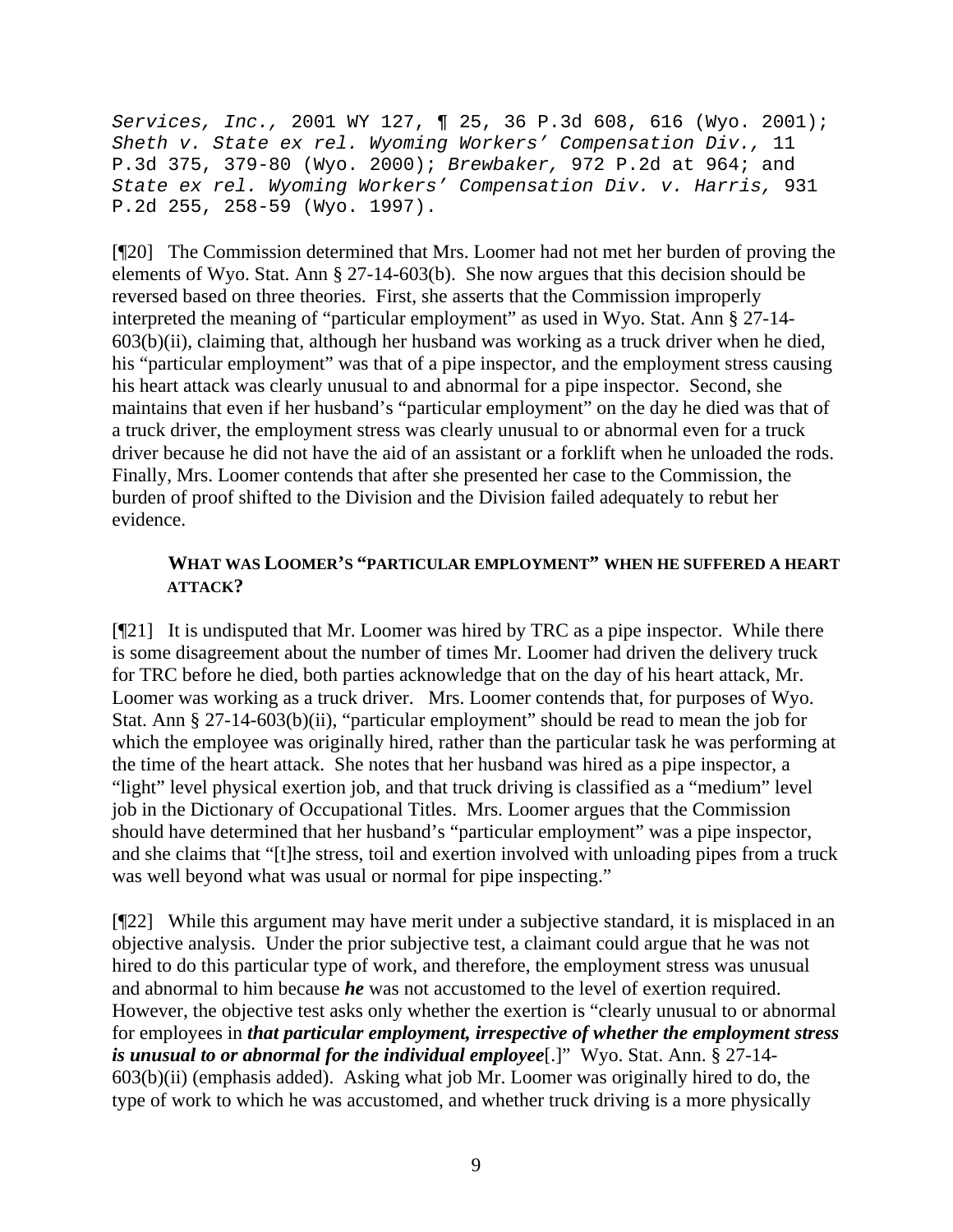demanding job than pipe inspecting, all relate to whether the employment stress was clearly unusual to or abnormal for *Mr. Loomer*. Yet, the objective test examines only whether the employment stress causing the heart attack was abnormal or unusual for *that particular employment*–"it does not focus on the activities or characteristics of an individual employee." *Harris,* 931 P.2d at 259.

[¶23] We hold that under the objective test set forth in Wyo. Stat. Ann § 27-14-603(b)(ii), a claimant's "particular employment" is the job he is performing at the time of the causative exertion. Any other interpretation of the statute would negate clear legislative intent. *See Yost,* 654 P.2d at 143 (Rooney, J., dissenting). Mr. Loomer's "particular employment" at the time of the causative exertion was that of a truck driver. In *Brewbaker,* a case factually similar to the present case, the claimant was a truck driver who agreed temporarily to perform welding tasks for his employer. *Brewbaker,* 972 P.2d at 963. While performing a particularly strenuous welding job in inclement weather conditions, the claimant suffered a heart attack. *Id.* We reversed a denial of benefits and stated, "[i]ndeed, the only evidence before the hearing examiner was that the project was over and above the range of 'heavy labor' *normally required for a welding project.*" *Id.* at 965 (emphasis added). We also found "no evidence to support the hearing examiner's determination that lifting 300 pound steel plates in freezing weather for three hours is *usual or normal stress in the welding profession*." *Id.* (emphasis added). While we acknowledge that *Brewbaker* is not directly on point, as we were not expressly addressing the meaning of "particular employment" as used in Wyo. Stat. Ann § 27-14-603(b)(ii), we note that in that case we considered "particular employment" to be the job in which the claimant was engaged at the time of the heart attack, not the job for which he was originally hired.

### **WAS THE COMMISSION'S DECISION SUPPORTED BY SUBSTANTIAL EVIDENCE?**

[¶24] When Mr. Loomer suffered his heart attack, his particular employment was that of a TRC truck driver. Therefore, we must now determine whether there is substantial evidence to support the Commission's determination that the employment stress Mr. Loomer experienced was neither abnormal to nor unusual for a TRC truck driver. In *Matter of Desotell,* 767 P.2d at 1002, we described what a claimant must prove to satisfy the requirements of Wyo. Stat. Ann § 27-14-603(b):

> Given the way the statute is phrased, the claimant must first prove that the injured employee experienced an "actual period of employment *stress* clearly unusual to, or abnormal for, employees in that particular employment \* \* \*." Next, and only after proof of the first requirement, the claimant must establish legal causation, by proving a "causative exertion" during the proven period of actual unusual or abnormal stress. Then, the claimant must establish medical causation, by introducing competent medical testimony evidencing a direct causal connection between the causative exertion and the coronary condition. Last, the claimant must introduce evidence showing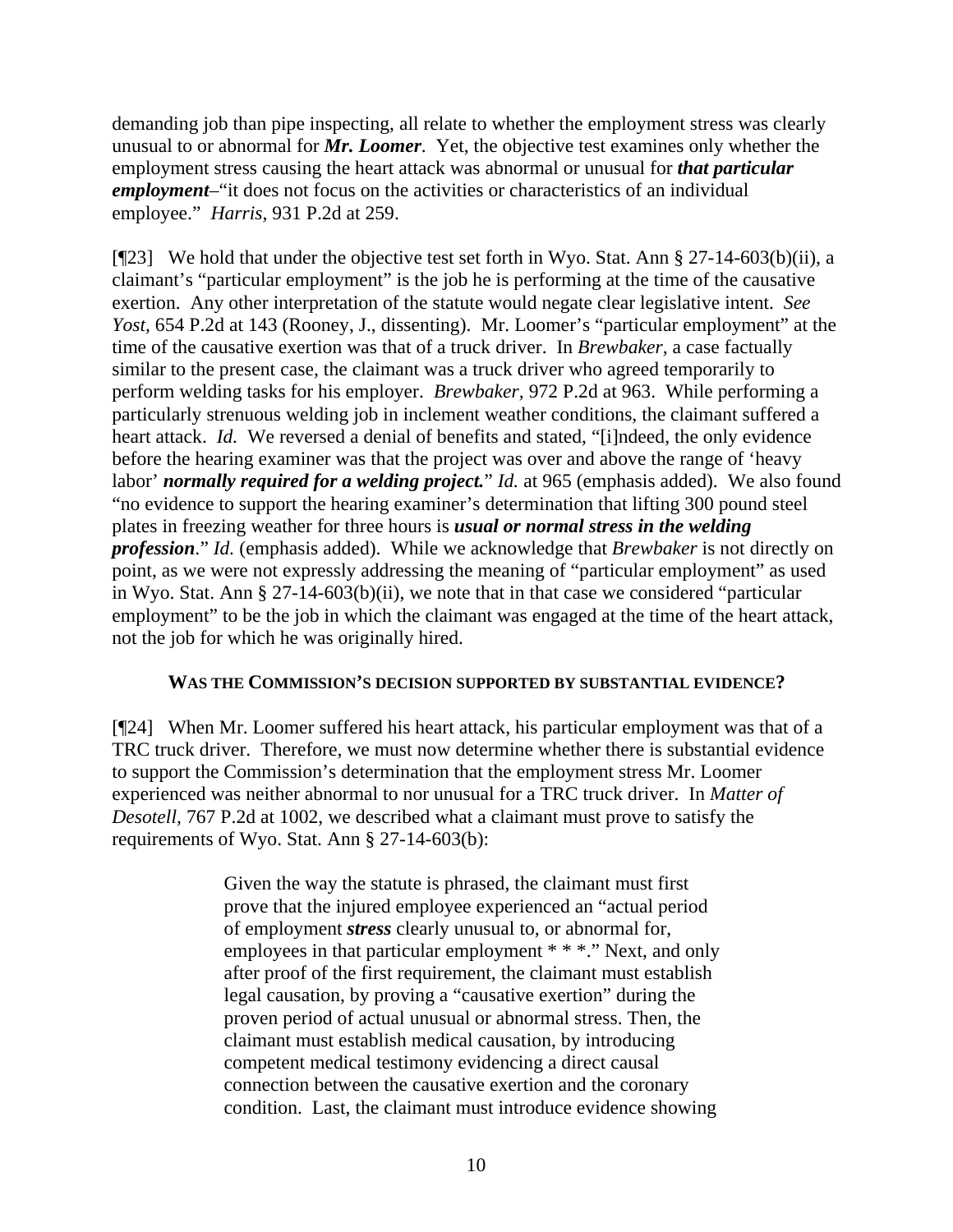that the acute symptoms of that coronary condition were manifested within four hours of the causative exertion. *State, ex rel. Wyoming Worker's Compensation Division v. Van Buskirk*, 721 P.2d 570, 572 (Wyo.1986) first analyzed as a four-part test in *Claim of McCarley*, 590 P.2d 1333, 1335-336 (Wyo.1979).

(Emphasis in original.) *See also Sheth,* 11 P.3d at 379 and *Harris,* 931 P.2d at 258-59. As the claimant, Mrs. Loomer had the burden to prove, by a preponderance of the evidence, all the above elements. *Bruns,* 2001 WY 127, ¶ 12, 36 P.3d at 613. This standard requires that she present evidence that would lead the trier of fact to conclude that the existence of the contested fact is more probable than its nonexistence. *Id.*, 2001 WY 127, ¶ 13, 36 P.3d at 613.

[¶25] As indicated above, Mrs. Loomer's first task was to prove that her husband experienced an actual period of employment stress clearly unusual to or abnormal for a TRC truck driver. *Matter of Desotell,* 767 P.2d at 1002. Mrs. Loomer contends that her husband's employment stress was abnormal and unusual for two reasons: he did not have the assistance of another employee when he unloaded the truck and no forklift was available to unload the truck. One of the exhibits presented to the Commission was a TRC job description for "Truck Driver." Two of the tasks listed in that exhibit are "set up gin poles and unload rods where customer designates" and "[c]ontrol and be responsible for swamper (if provided)." Gin poles are part of the winch system on a winch truck and swampers are assistants. This job description clearly indicates that reconfiguring and unloading the truck is a normal and usual task for a TRC truck driver. Additionally, the parenthetical language "if provided" indicates that a swamper is not always provided. While it may be true that Dudley was supposed to go with Mr. Loomer to help unload, nothing in the record demonstrates that a TRC truck driver's employment stress becomes unusual or abnormal if he does not have the assistance of a swamper.

[¶26] In her next argument, Mrs. Loomer relied on the report and testimony of Stricklett to claim that a truck driver's employment stress is abnormal and unusual if he does not use a forklift to unload oil-well rods. Stricklett testified that the industry standard for unloading rods from trucks is to use "equipment and normally a forklift." However, of the thirty-four employers she contacted, only four said they used a forklift to unload trucks. When asked whether a company that uses a winch truck rather than a forklift would be required to have both available, Stricklett responded that it would have to have "one or the other . . .." Finally, she conceded that if TRC truck drivers normally unloaded their trucks the way Mr. Loomer had, using a winch truck, there would be no unusual employment stress.

[¶27] The Commission found Stricklett's knowledge with respect to the equipment Mr. Loomer was using inadequate and noted that "[n]owhere in her report is it indicated that forklifts are used to unload pipe at an oil field location." Also, the Commission specifically found aspects of Stricklett's testimony "not credible" and concluded that Mrs. Loomer had not met her burden of establishing that the absence of a forklift made her husband's work "clearly unusual to or abnormal for employees in that particular employment." The